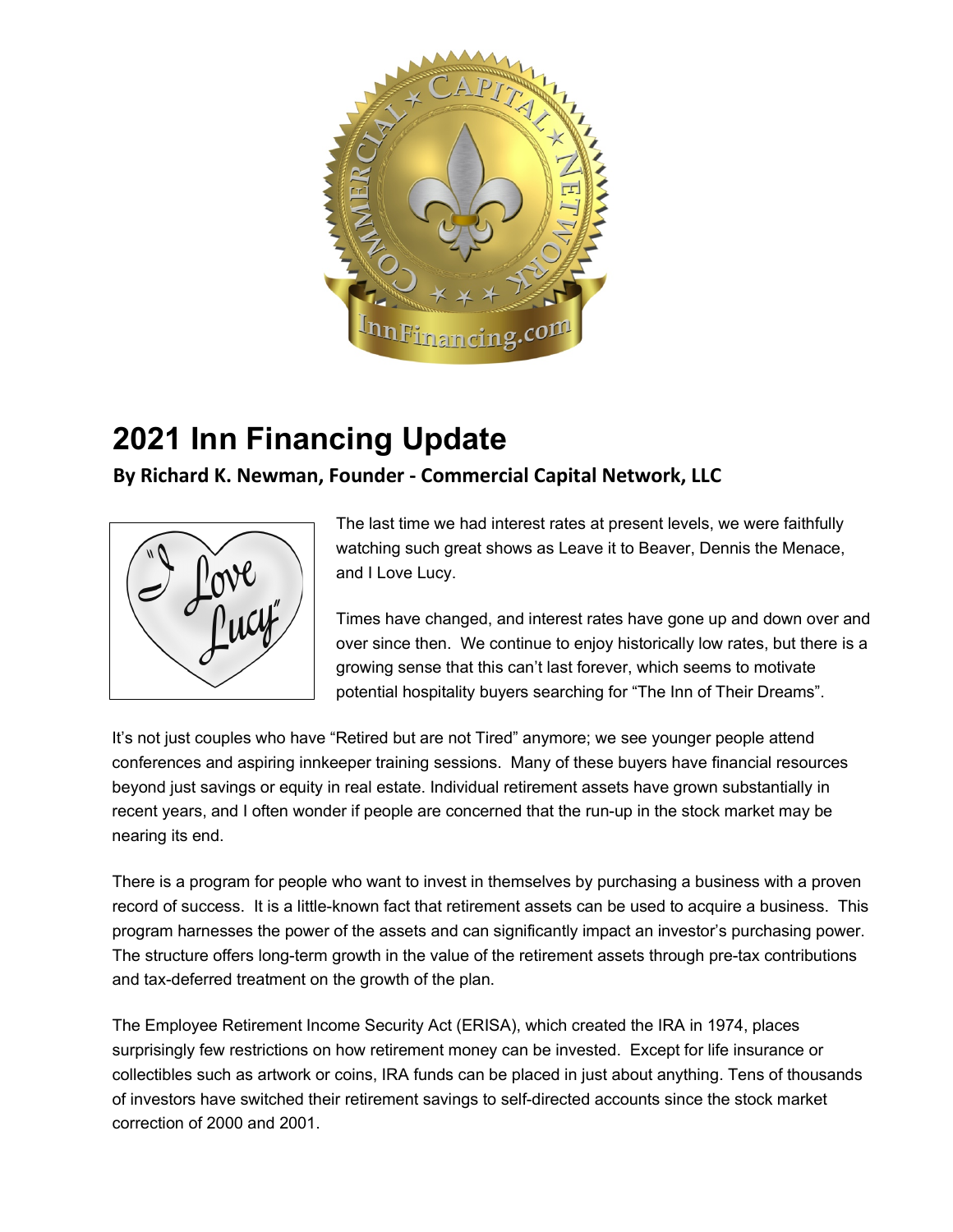*When the cash requirement of an acquisition/start-up exceeds the available account balance of the principals, multiple investors may invest in a single project through the same selfdirected 401(k) plan; this feature may be very useful/attractive to family members or outside investors who wish to provide financial assistance or take advantage of an investment opportunity.*

## **For Innkeepers: Are you an Innkeeper thinking of selling your inn? Wondering how banks are going to look at 2020 and the "Covid Affect?**

Since the value of commercial real estate is substantially based on the income generated by the business occupying the asset, a seller should do all that is possible to maximize the gross income and control expenses to achieve the largest Net Operating Income (NOI).

Refinancing current liabilities may be desirable or necessary to fund improvements that will make your inn more desirable to prospective buyers and will undoubtedly impact the value of the business. If your exit horizon is within the next few years you will want to do all you can to enhance the value of your inn.

- **Make sure your financials accurately reflect the businesses income and expenses**
- **Show all you can on the bottom line**
- **Add guest rooms to achieve the economies of scale and increase your top line**
- **If possible, develop a schedule of events to further increase the top line**

**A reality check for sellers:** Business Tax Returns are everything when underwriting a commercial loan request. The business returns must document that the net income from the business alone can comfortably service the desired level of debt. It is understandable that innkeepers reduce taxable income by deducting every justifiable expense they can… this practice may work from the owners' perspective, but it can make financing an inn extremely difficult when the business shows red ink. Income from sources outside the inn can rarely be used by the Loan Analyst to offset losses in the operating income from the inn.

The loan amount and Loan to Value (LTV) are established based on the analysis of the business financials and the "Appraised Value" as determined by a full narrative commercial appraisal which has been conducted by an appraiser who has been approved and engaged by the lender. The actual loan amount will be determined by the Loan Analyst/Underwriter, based on the historical record of income and deductions from the tax returns, not the P&L's. Generally speaking the only add-backs to the bottom line on the business tax returns are Officer's Salaries or Rent, Mortgage P&I and Depreciation.

With interest rates at an all-time low, now is a great time to reorganize debt, make capital improvements or refinance a loan that is ballooning, adjusting, or priced above prevailing commercial rates. How long interest rates will stay at this level is anyone's guess but many experts express concern over the future of our economy and the impact market conditions will have on long-term interest rates.